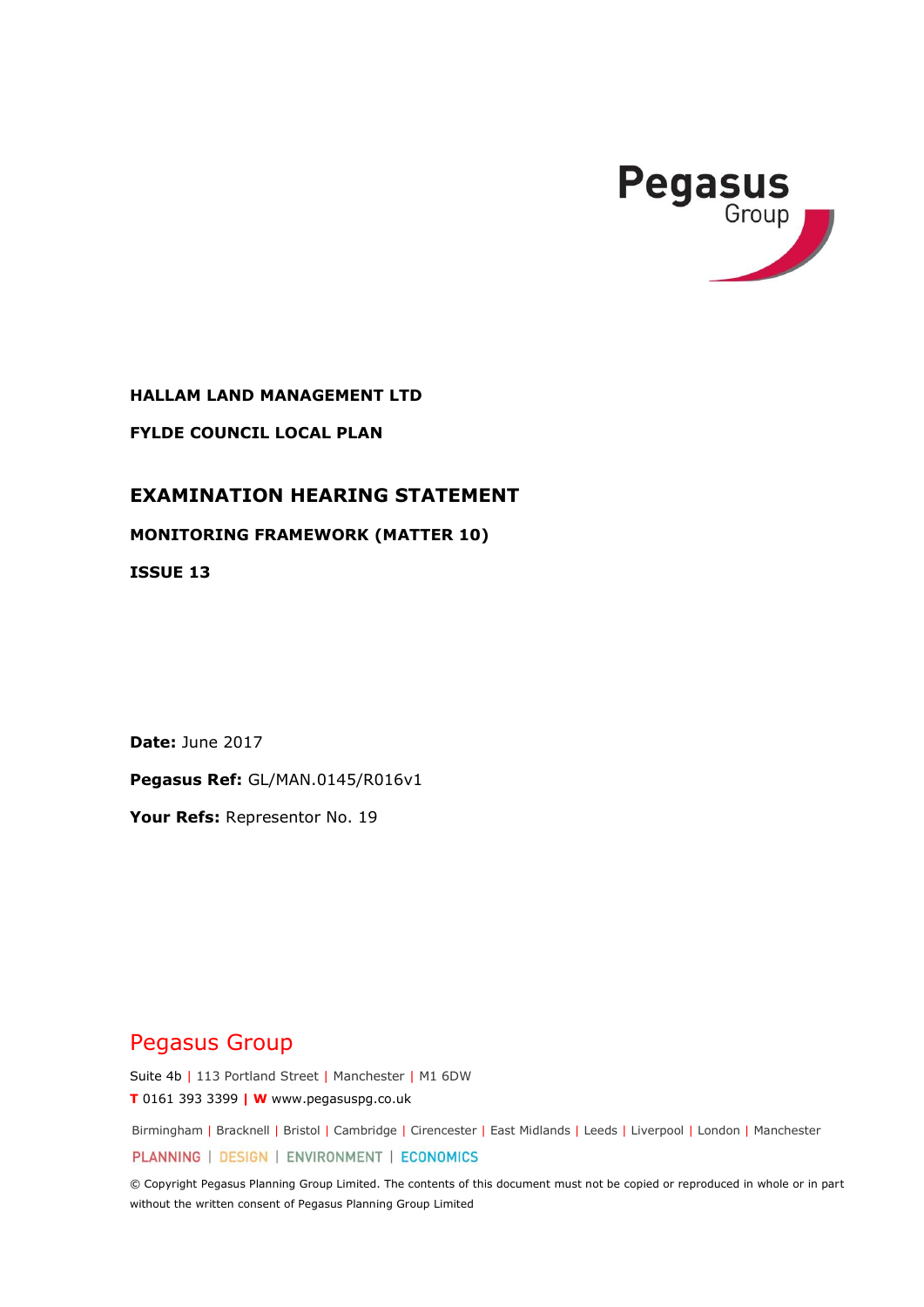

## **1. MATTER 10 – MONITORING FRAMEWORK**

- 1.1 The following statement is made on behalf of Hallam Land Management and should be read alongside our representations to the Publication Local Plan in September 2016 (Ref: R009v2).
- 1.2 In respect of this matter, we are happy to rely on our written submissions so will not be attending the hearing on this.

#### **Issue 13 – Is the Plan deliverable and capable of being effectively monitored?**

*Question 80: Will the proposed monitoring framework set out in Appendix 8 of the Plan be effective to ensure delivery of the proposals during the Plan period? Does its location within the appendices to the Plan give due weight and effectiveness to the monitoring framework?*

- 1.3 Given that the recent Housing White Paper places more emphasis on monitoring and review, particularly in respect of housing delivery, it may be better to include the Monitoring Framework as a chapter in the main document to give it increased weight. That said, it is referred to within the main text in the Strategic Objectives section (paragraphs 4.2) which the Inspector may feel is sufficient.
- 1.4 It would also be worthwhile including the housing delivery test thresholds set out in paragraph 2.49 of the White Paper to assist delivery across the plan period.
- 1.5 Finally, we would reiterate the point about AMRs raised in our previous representations, in that they are a very important tool for monitoring Local Plans, particularly with the new housing delivery tests in the White Paper; however to be effective they must be produced annually and in a timely fashion, and whilst Fylde have produced AMRs from 2014-2016, they didn't in the two years before that, so the Council must ensure a consistent approach going forward.

#### *Question 81: Are the proposed targets appropriate?*

- 1.6 We would request that the targets are revisited in line with our comments on Matters 5 and 6, particularly in respect of the:
	- Housing requirement and distribution targets in indicators 1 to 4,
	- National Technical Standards target in indicator 5; and
	- Density target in indicator 10.

#### *a. Is Indicator 1's reference to a 'target requirement' appropriate?*

1.7 No, we would suggest this is replaced with 'minimum requirement'.